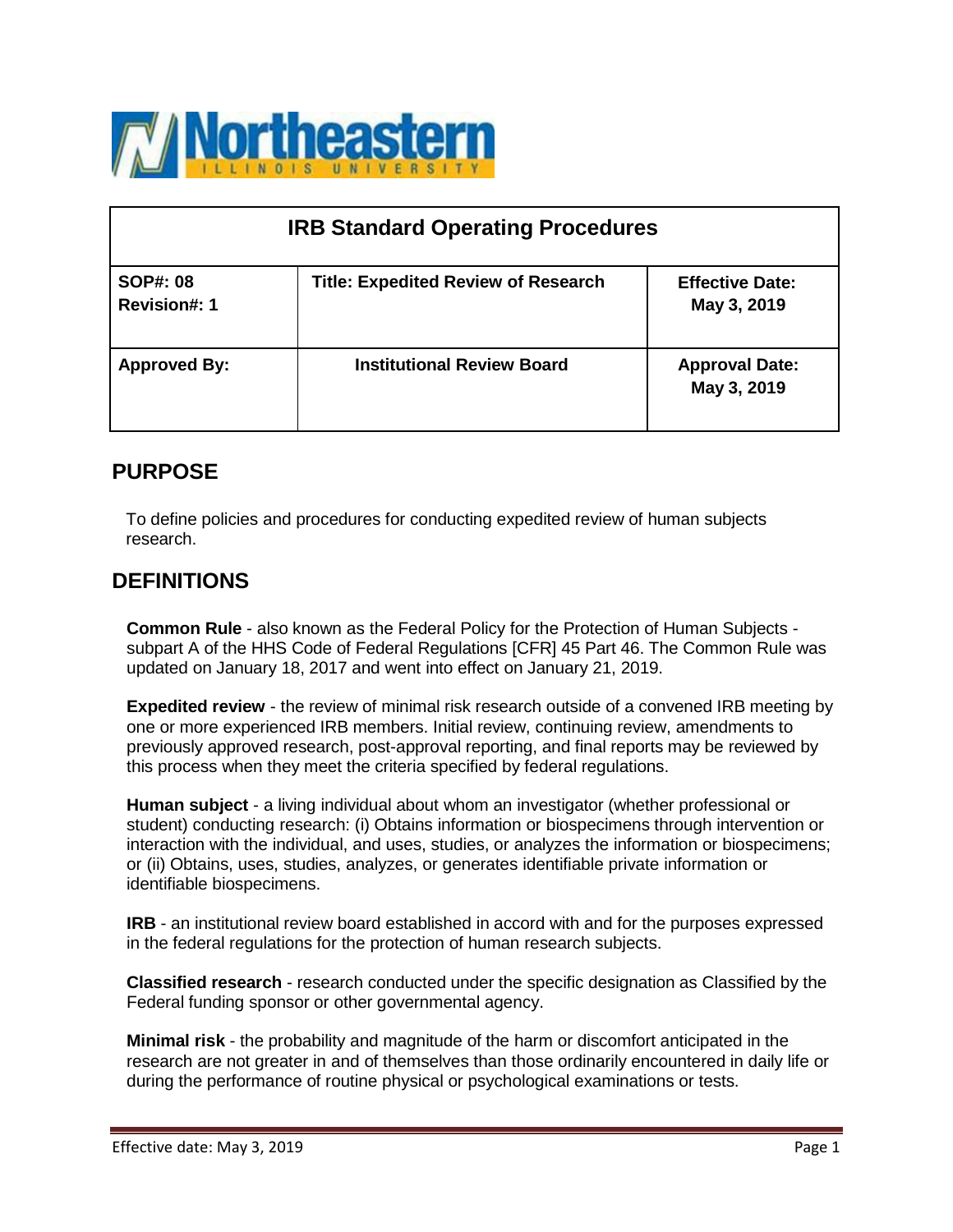**Research** - a systematic investigation, including research development, testing, and evaluation, designed to develop or contribute to generalizable knowledge.

# **POLICY**

- For IRB purposes, the term "expedited" refers to the type of review, not the expediency of the review protocol. The IRB may review a research study using expedited review procedures if the study poses no more than [minimal risk](http://ora.research.ucla.edu/OHRPP/Documents/Policy/4/Minimal_Risk.pdf) to subjects, as assessed by the reviewer; and meets specified criteria within the federal regulations, as listed in  $45$ [CFR 46.110\(b\)\(1\).](http://www.hhs.gov/ohrp/humansubjects/guidance/45cfr46.html#46.110)
- Expedited review procedures may not be used where identification of the subjects and/or their responses would place them at risk of criminal or civil liability or be damaging to the subjects' reputation, financial standing, employability, etc., unless reasonable and sufficient protections will be implemented so that risks related to invasion of privacy and/or breach of confidentiality are no greater than minimal.
- The expedited review procedure may not be used for classified research involving human subjects.
- The expedited review procedure should not be used for research involving prisoners. However, if an IRB chooses to use expedited review for research involving prisoners, OHRP recommends that the prisoner representative of the IRB be one of the designated reviewers.
- An expedited review may be performed by the IRB chair and/or experienced IRB member designated by the chair. In conducting expedited review, the IRB reviewers may exercise all of the authorities of the IRB except that they may not disapprove the research. A research activity may be disapproved only after review by the convened IRB. The reviewer may seek consultation and ask for an additional reviewer, or refer the application to the full committee if necessary. If it is determined that the study requires a full IRB review, the PI will be notified and the study will be treated as a greater than minimal risk study and reviewed by the full IRB.

# **PROCEDURES**

The principal investigator (PI) will complete the most current application and forms available on the IRB website and submit a complete packet, including all supporting documentation, electronically. Instructions for preparing the application are available on the IRB's website.

### **Pre-review Procedures**

- The principal investigator (PI) will complete the most current application and forms available on the IRB website and submit a complete packet, including all supporting documentation electronically. Instructions for preparing the application are available on the IRB's website.
- Incomplete applications will not be reviewed. Once application materials have been submitted and determined to be complete in accordance with IRB requirements [\[Applying](https://www.neiu.edu/academics/research-resources/institutional-review-board/resources-and-templates-new-research) to the IRB], IRB staff will screen the application for errors or omissions in the application and possible regulatory issues as part of the "Administrative Pre-review".
- All application material and pre-review notes from the administrative pre-reviewer will be shared with the IRB chair.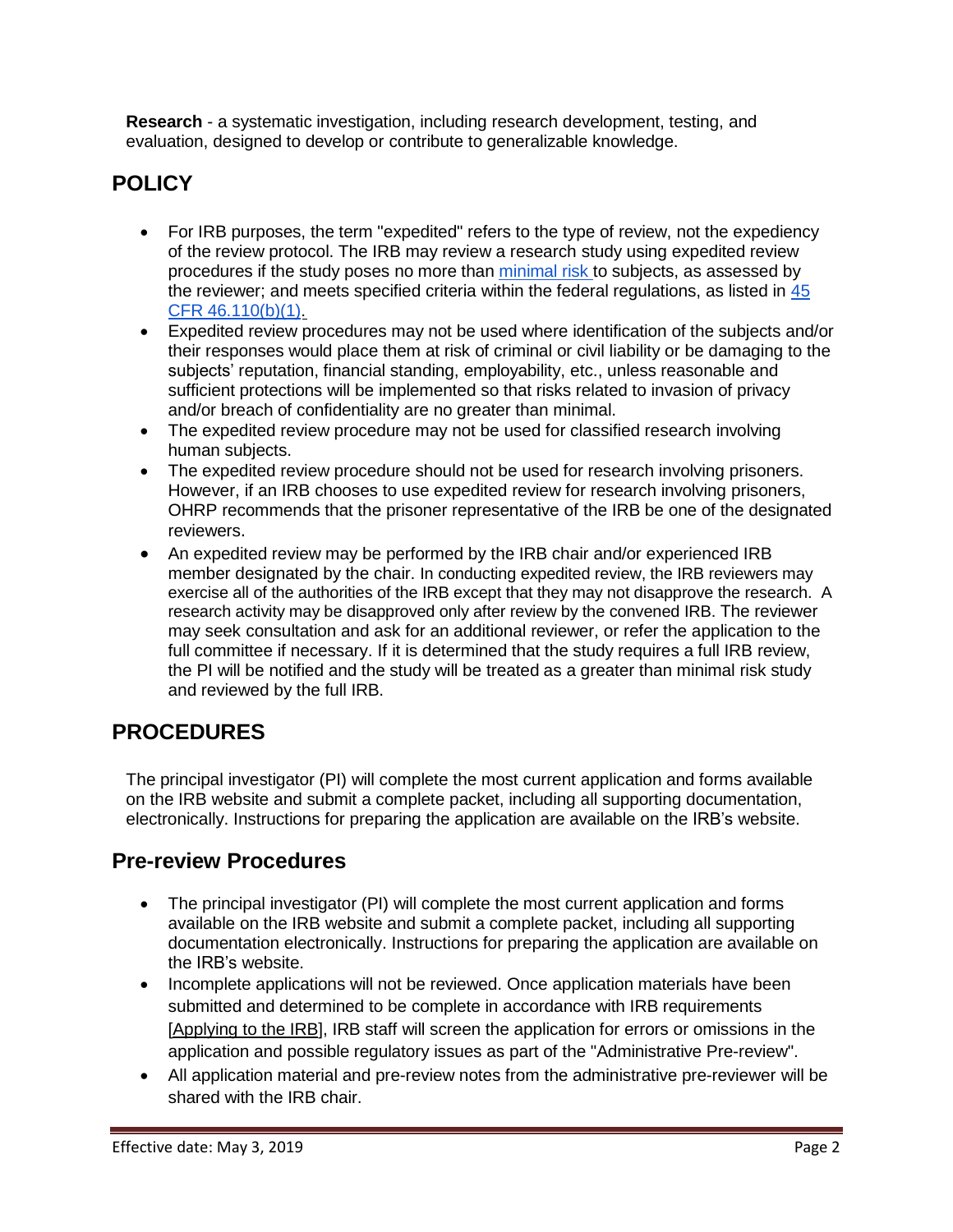- The IRB chair will review the submitted material. The IRB chair will either conduct the review, or in consultation with IRB staff, assign an IRB member for formal review of the submission.
- If the IRB staff and IRB chair determine the submission is not eligible for expedited review, the study will be referred for full-IRB review and discussed at a convened IRB.

## **Initial Review**

- The following individuals may review exempt applications: IRB chair, IRB members designated by the IRB chair.
- The reviewer is responsible for notifying the IRB staff if they have a conflict of interest as outlined in SOP IRB Member Conflict of Interest or if they do not feel qualified to review the proposal. The reviewer is expected to perform an in-depth review of the complete set of documents submitted by the investigator. Their review includes all materials submitted in conjunction with the IRB application and any additional materials obtained from the investigator by IRB staff during the pre-review process.
- By completing the review guide, the reviewer confirms that they have no conflicting interests and have the appropriate experience to review the research.
- The reviewer evaluates whether the criteria for approval at 45 CFR 46.111 (and subparts B, C, and D, when applicable) or 21 CFR 56.111 and other protocol-specific determinations are met for initial review. Evaluation of the requirements for the informed consent process and documentation or waiver or alteration (45 CFR 46.116 or 21 CFR 50.25) is also provided in writing. The reviewer documents these determinations on the designated review guide.
- The reviewer may also document on the appropriate review guide that the study meets the criteria for one of the following:
	- a. Exempt: Refer to SOP Exempt Research.
	- b. Non-Human Subjects Research: Refer to Non-Human Subjects Research checklist.
	- c. Not Engaged in Human Subjects Research. Refer to SOP External Research.
- The completed review guides serve as documentation of the expedited review process and are maintained with the protocol record.
- The reviewer will share the final determination, along with any additional feedback, with IRB staff, who will then notify the PI."

# **Continuing Review**

- As of January 21, 2019 the effective date of the revised [Common](https://www.ecfr.gov/cgi-bin/retrieveECFR?gp&SID=83cd09e1c0f5c6937cd9d7513160fc3f&pitd=20180719&n=pt45.1.46&r=PART&ty=HTML&se45.1.46_1102) Rule annual continuing reviews will no longer be required for most expedited studies. The NEIU IRB has the authority to decide which expedited studies will require continuing review.
- Expedited studies not subject to annual reviews will receive annual survey reminders with information regarding researcher responsibilities and project termination. Failure to respond to the survey will result in a hold on the PI's future IRB submissions.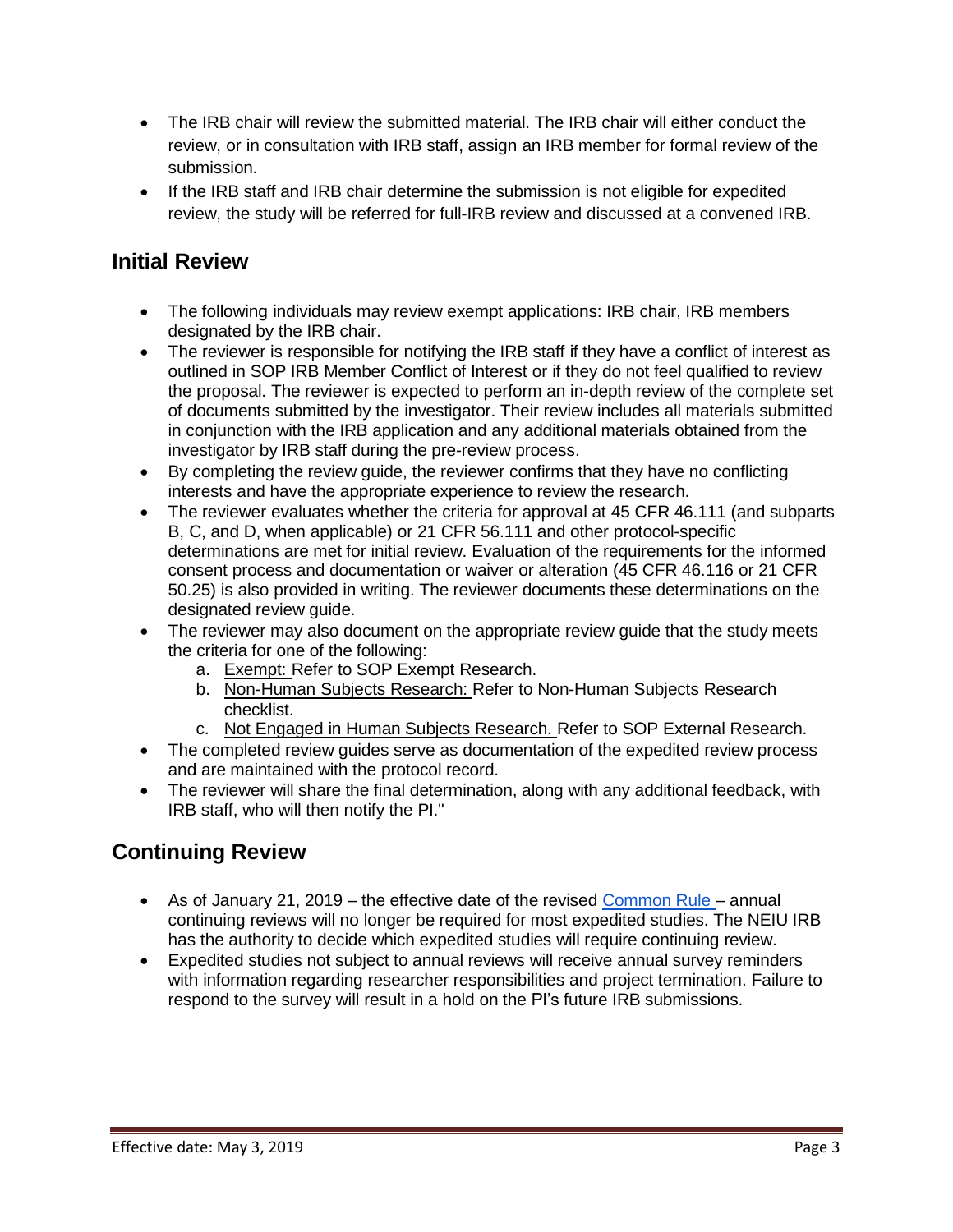# **Review of Amendments to Expedited Research**

- Amendments to research previously approved by the convened board are eligible for the expedited review process when the proposed changes are minor. Criteria defining a minor change and examples of minor changes are provided in Appendix Minor Changes in Research.
- In addition, a proposed change to an expedited approved protocol is eligible for expedited review if the proposed change in the research involves no greater than minimal risk and the research continues to meet the expedited review criteria.
- The reviewer evaluates whether the criteria for approval at 45 CFR 46.111 (and subparts B, C, and D, when applicable) or 21 CFR 56.111 and other protocol-specific determinations are met for amendments when the changes affect a criterion for approval.
- If the amendment change is significantly different, then the PI will be asked to submit an initial IRB application.

# **IRB Determinations**

- **Approval:** An approval is granted if the research activities meet the criteria for approval (45 CFR 46.111 and/or 21 CFR 56.111 and, if applicable Subparts B, C, and D) and no changes to the research are required by the IRB.
- **Modifications required to secure approval:** The IRB requires that the investigator (a) make specified changes to the research protocol or informed consent document(s), (b) confirm specific assumptions or understandings on the part of the IRB regarding how the research will be conducted, or (c) submit additional documents, such that, based on the assumption that the conditions are satisfied, the IRB is able to make all of the determinations required for approval (under 45 CFR 46.111 and/or 21 CFR 56.111 and, if applicable, subparts B, C, and D).
- **Refer for convened IRB review:** Either the proposal does not meet the requirements for minimal risk, the expedited review categories, or minor change to previously approved research; the IRB reviewer(s) has concerns regarding the protocol and would like a convened review (e.g., complex design, involves a vulnerable population, approval criteria not met); or the IRB reviewer feels the research is not approvable.

### **Post-review Procedures**

- IRB actions and findings will be reported to the PI in writing.
- Documentation for initial reviews conducted under an expedited review procedure include: (a) the specific permissible categories justifying the expedited review; and (b) documentation of the review and action taken by the IRB Chair or designated reviewer and any findings required under the HHS regulations.
- When the study is referred to the convened IRB for review, the letter describes the reason for referral, the date of the convened IRB meeting if known, and any recommendations for revisions, clarifications or additional information prior to convened IRB review.
- A monthly progress report regarding expedited IRB reviews will be developed and distributed to IRB members.
- The investigator's department head and, if applicable, faculty sponsor are copied on all communications.
- The Institutional Official is informed of the IRB's review actions through periodic reports.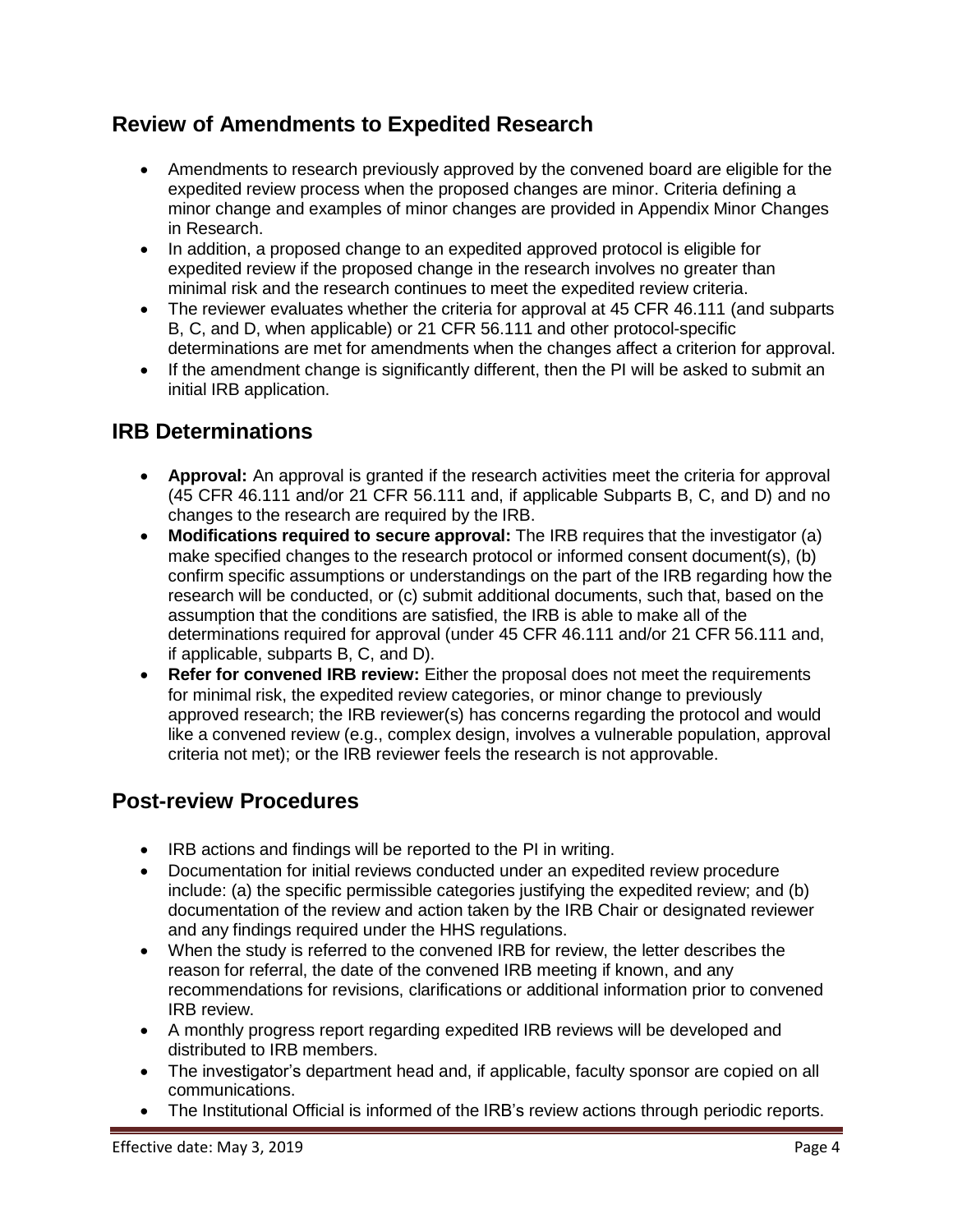Research that has been approved by the IRB may be subject to further review and approval (or disapproval) by officials of the institution (e.g., Institutional Official, Deans, etc.). However, no one may approve human subjects research (i.e., and authorize it to proceed) that has not been approved by the IRB.

## **Review of Investigator's Responses to the IRB**

- 1. Once the PI is notified of IRB stipulations, they must respond to all items listed on the notification letter. The PI must highlight their responses on the document and all supporting documentation and submit their response to the IRB.
- 2. The IRB staff reviews responses from investigators for modifications required to secure approval and notes their pre-review comments. The response is then assigned to the chair (or designee) for review and final determination.
- 3. Investigators are provided 60 calendar days to respond to the IRB's findings. Failure to respond to the IRB's findings within 60 calendar days will result in administrative withdrawal of the submission from the review process. University closures are not exempted from the count of calendar days in this subsection, (e.g., Winter Break).

### **Regulations**

45 CFR 46.110, 45 CFR 46.111, 45 CFR 46.116 21 CFR 56.110, 21 CFR 56.111, 21 CFR 50.25 Institutional Review Board (IRB) Written Procedures: Guidance for Institutions and IRBs. OHRP, HHS, FDA, May 2018 OHRP Guidance on Expedited Review Procedures, OHRP, DHHS August 11, 2003

#### **Author Reference**

NEIU IRB Ohio State University Expedited Review [Procedures](http://orrp.osu.edu/files/2012/02/Expedited-Review-Procedures.pdf) UIC [Expedited](http://research.uic.edu/sites/default/files/0294.pdf) Review Process University of [Missouri-Kansas](http://ors.umkc.edu/research-compliance/institutional-review-board-(irb)/expedited-review) City Expedited Review

#### **Related Policies**

SOP IRB Membership SOP IRB Member Conflict of Interest SOP Continuing Review SOP Exempt Research SOP Amendment to Previously Approved Research

#### **Contact Information**

Please direct questions or concerns about this policy to:

| <b>Contact</b>                                                 | <b>Phone</b> | E-Mail               |
|----------------------------------------------------------------|--------------|----------------------|
| <b>IRB</b> Office                                              | 773-442-4675 | irb@neiu.edu         |
| Dean of the College of<br><b>Graduate Studies and Research</b> | 773-442-6012 | gradstudies@neiu.edu |